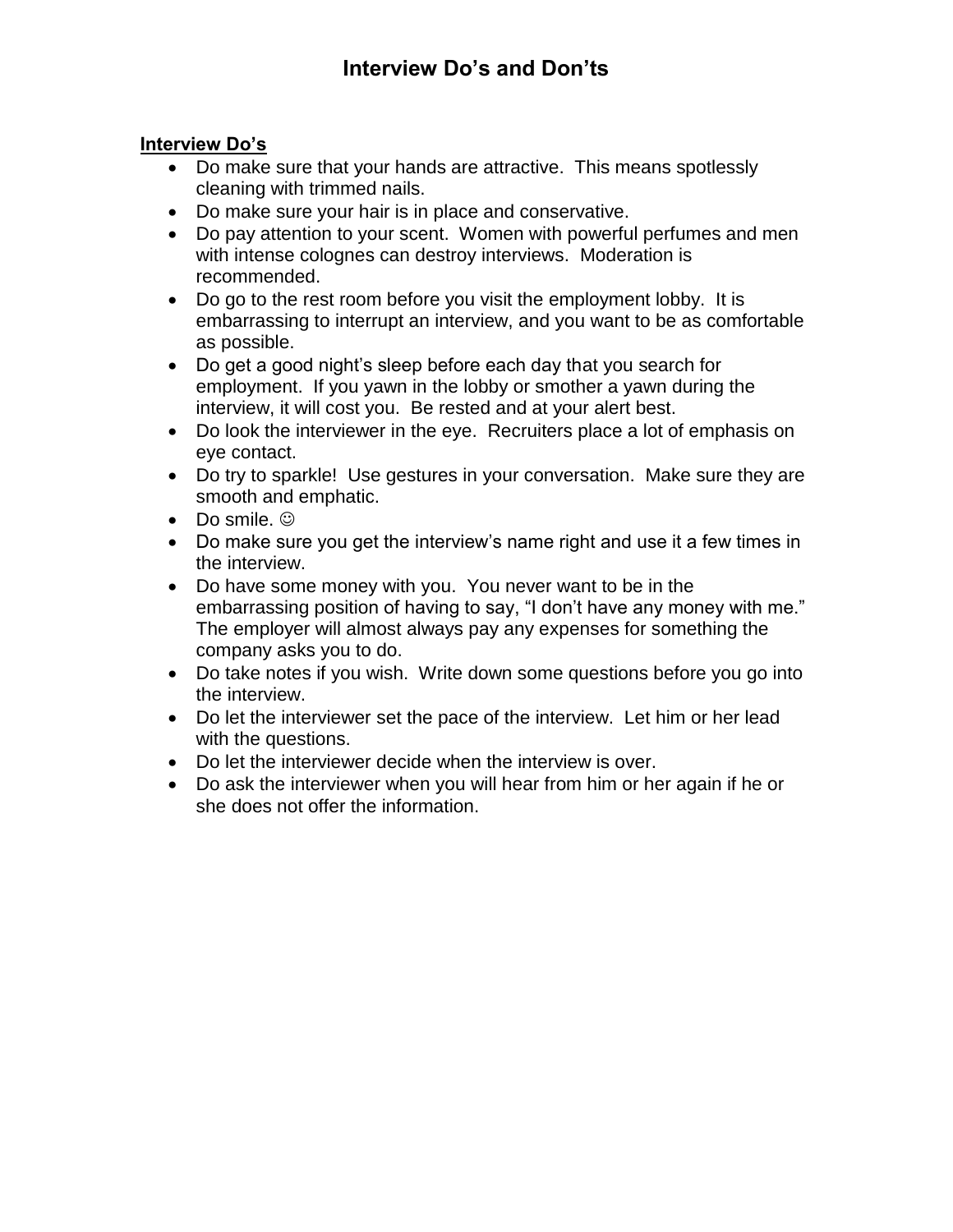## **Interview Do's and Don'ts**

## **Interview Don'ts**

- Don't be late. In fact, plan to be early for any scheduled interview. If you are late or arrive just in the nick of time, the interviewer will start to wonder how prompt you might be after you start to work.
- Don't wear your outer clothes into an interview. Take any kind of overcoat off. Take rubber boots off and leave them in the employment lobby. Wearing those to an interview gives the impression you are anxious and want to leave.
- Don't sit down until you are asked. Don't worry about this, the recruiter won't make you stand-but if you move quickly to your chair and sit down, you will appear forward.
- Don't have anything in your mouth except your teeth-no gum, no candies, no breath mints and no cigarettes (obviously!)
- Don't lean on or put your elbows on the interviewer's desk. Sit back in your chair, so the interviewer can see more of you. Sit erect.
- Don't wear tinted glasses into an interview and if don't wear your eyeglasses all the time, don't park them on top of your head. Take them off and put them in your purse or pocket.
- Don't carry an oversized handbag even if it is fashionable. Carry a bag that is smaller and more manageable. Put it on the floor during the interview. Never place it on the interviewer's desk.
- Don't have unusually long fingernails. This applied to men as well as women.
- Don't show your nervousness by drumming your fingers, swing your leg, or cracking your knuckles. Don't have any loose change in your pocket most of us tend to jingle it when we're nervous. (You really shouldn't have your hands in your pockets in the first place.)
- Don't keep adjusting your clothes.
- Don't fiddle with your hair.
- Don't compare the recruiter's office with others that you have seen. The recruiter might decide that you have seen the inside of too many employment offices, including his or hers.
- Don't pick up anything from the recruiter's desk unless you are invited to do so.
- Don't listen to any phone calls the recruiter may receive while you are with him or her. It's hard not to listen, but do you best to tune it out. After such a phone call, don't comment on something he or she said or ask a question about the conversation.
- Don't stand if someone else (man or woman) enters the recruiter's office. Keep your chair and don't say anything to the visitor unless you are spoken to first. If the recruiter introduces you to the person who came in, then you may stand.
- Don't inspect or read documents on the recruiter's desk.
- Don't call the recruiter "sir" or "ma'am" too much. Respect is mandatory, but don't go overboard.